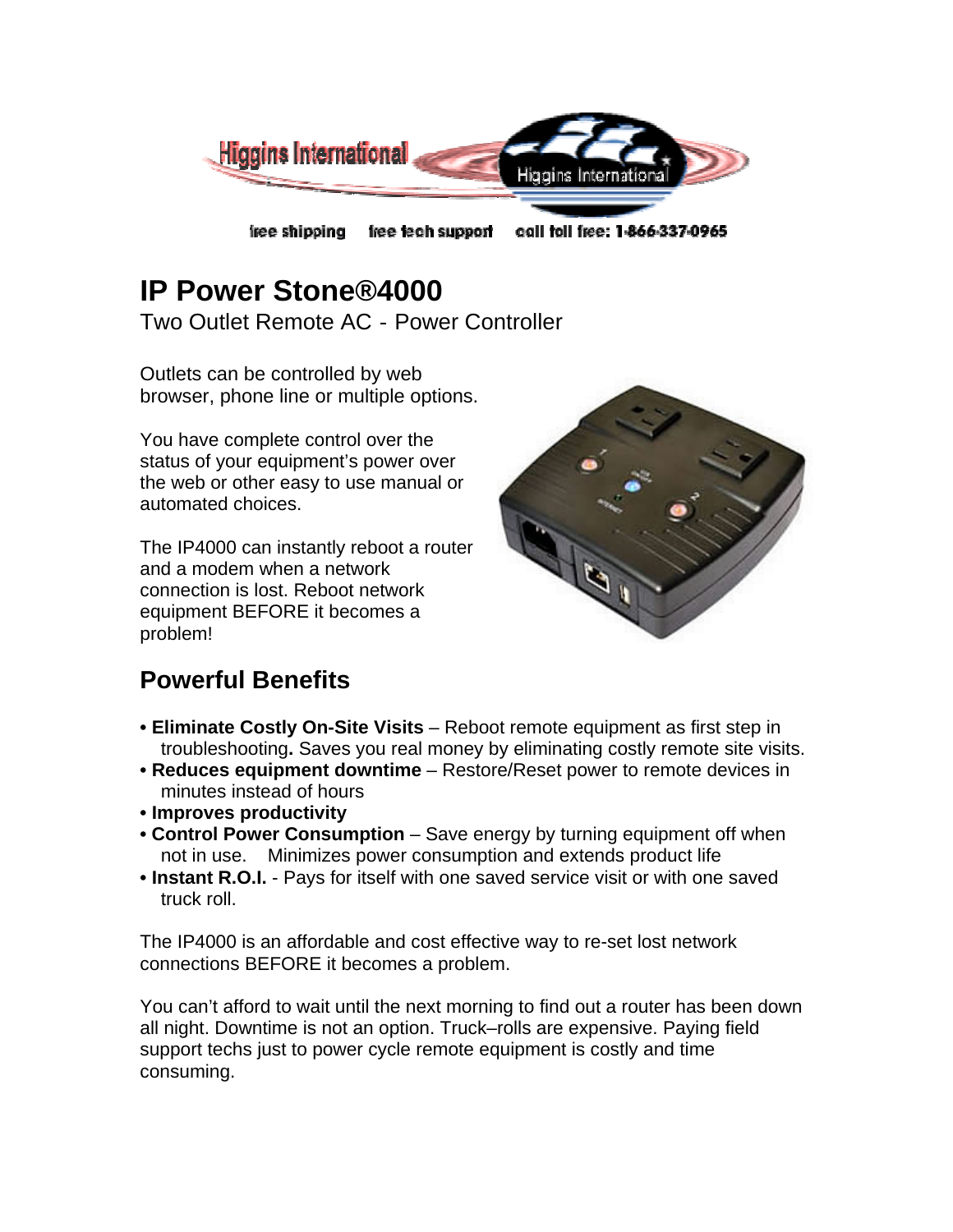### **Reboot Solutions Save Time and Money**

With an increasing number of remote devices deployed within wide area networks, companies need affordable, user-friendly reboot solutions.

The IP4000 remote power controller helps IT administrators improve device uptime, decrease problem response time, extend equipment life, and save travel, labor, & fuel costs. The IP Power Stone 4000 give IT departments multiple control options by internet browser, phone, auto fault detection, and daily event scheduling. Affordable yet invaluable, the IP4000 puts remote networks back in your control!

# **Applications**

- **Routers**
- **Switches**
- Modems
- Kiosks
- ATM's
- Digital
- Video
- Recorders
- Digital
- **Signage**

#### **Features**

- MULTIPLE CONTROL OPTIONS
	- o Via web browser
	- o Via MSN chat
	- o Via Scheduling ‐up to 20 schedules
	- o Via Auto ‐Pinging LAN or WAN IP
- REMOTELY CONTROL 2 OUTLETS
- SEQUENTIAL POWER RESET
- EVENT LOGGING/NOTIFICATION
- MULTIPLE SUPPORTED
- **PROTOCOLS**

The IP Power Stone® 4000 is a versatile AC power controller that provides reset capability to unattended equipment. It supports 120 or 240 VAC providing compatibility with global networks for international support which makes it easy to use on power mains anywhere in the world. Works with the ICM for in-band network control but also can be activated via telephone for out-of-band network control. Free Automatic PC heartbeat software available. Local control is by RS-232.